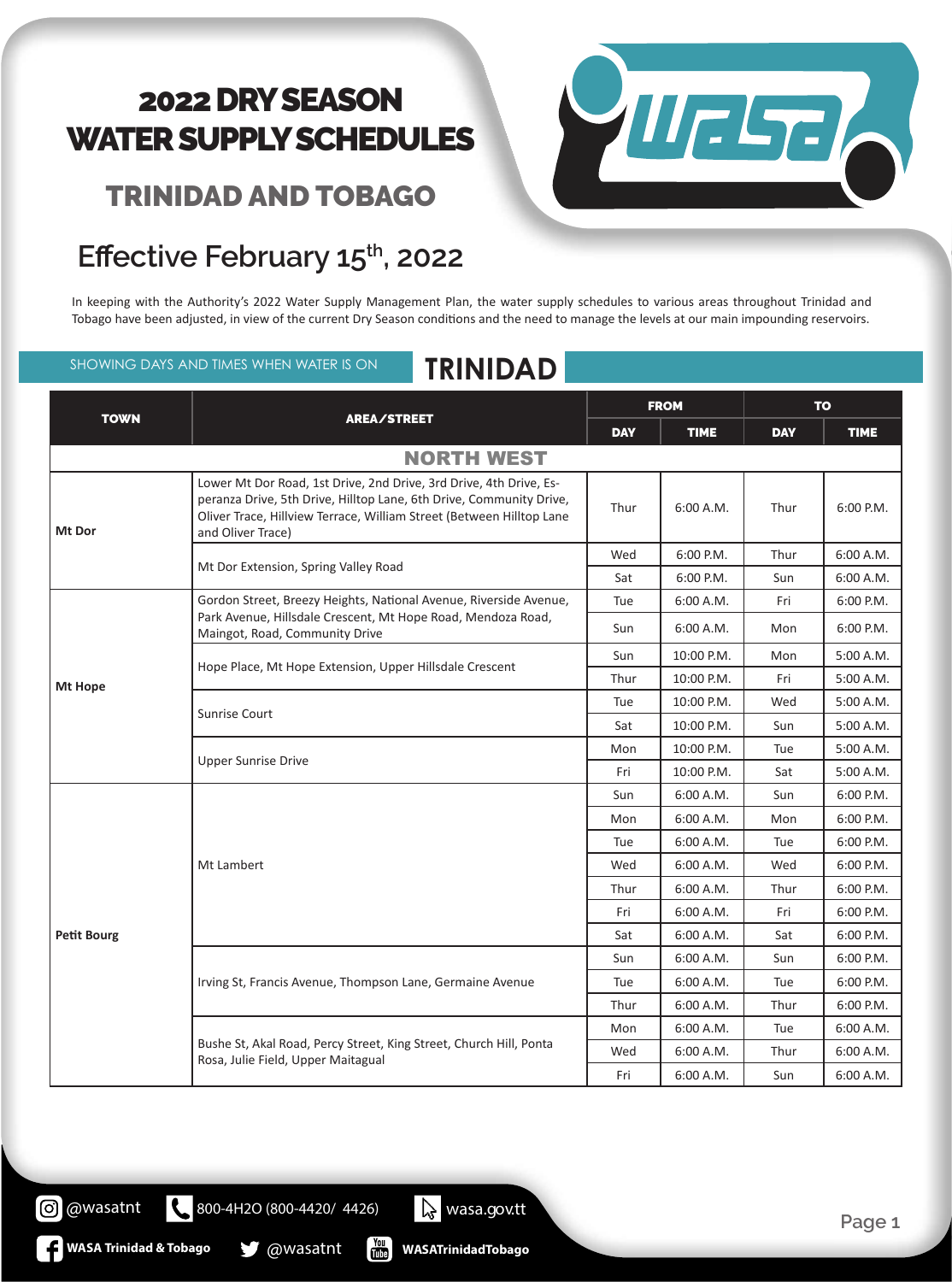

TRINIDAD AND TOBAGO

#### Effective February 15<sup>th</sup>, 2022

SHOWING DAYS AND TIMES WHEN WATER IS ON **TRINIDAD**

| <b>TOWN</b>           |                                                                                                                                                                                         | <b>FROM</b> |             | <b>TO</b>  |             |
|-----------------------|-----------------------------------------------------------------------------------------------------------------------------------------------------------------------------------------|-------------|-------------|------------|-------------|
|                       | AREA/STREET                                                                                                                                                                             | <b>DAY</b>  | <b>TIME</b> | <b>DAY</b> | <b>TIME</b> |
|                       | <b>NORTH WEST</b>                                                                                                                                                                       |             |             |            |             |
|                       |                                                                                                                                                                                         | Mon         | 10:00 P.M.  | Tue        | 5:00 A.M.   |
|                       | Calvary Hill, Campo Street Extension                                                                                                                                                    | Fri         | 10:00 P.M.  | Sat        | 5:00 A.M.   |
|                       | Maloney Street, Hollis Street, Bridge Road, Neverson Street,                                                                                                                            | Mon         | 6:00 A.M.   | Tue        | 6:00 P.M.   |
|                       | Robinson, Broome Street, Jerningham Street, Jackson Street, Zamaan<br>Avenue, Abercromby Street, Hislop Street, Ryan Street, Perseverence                                               | Wed         | 6:00 A.M.   | Thur       | 6:00 P.M.   |
|                       | Street, Silvermill Street, St Joseph Street, Real Street, Cemetery<br>Street, Queen Street, San Antonio Street, Picton Street, Awon<br>Avenue, Campo Street, Graham Street, Este Street | Fri         | 6:00 A.M.   | Sun        | $6:00$ P.M. |
|                       | Sunshine Avenue, Saddle Road, Mission Road, Bagatelle Extension,<br>Hazel Street, Lloyd Street                                                                                          | Tue         | 6:00 A.M.   | Wed        | 6:00 A.M.   |
| San Juan              |                                                                                                                                                                                         | Thur        | 6:00 A.M.   | Fri        | 6:00 A.M.   |
|                       |                                                                                                                                                                                         | Mon         | 6:00 A.M.   | Tue        | 6:00 A.M.   |
|                       | <b>Moses Avenue</b>                                                                                                                                                                     | Wed         | 6:00 A.M.   | Thur       | 6:00 A.M.   |
|                       |                                                                                                                                                                                         | Fri         | 6:00 A.M.   | Sat        | 6:00 A.M.   |
|                       | Laventille Road, La Hoe,                                                                                                                                                                | Mon         | 6:00 A.M.   | Tue        | 6:00 A.M.   |
|                       | Sou Lands                                                                                                                                                                               | Wed         | 6:00 A.M.   | Thur       | 6:00 A.M.   |
|                       |                                                                                                                                                                                         | Fri         | 6:00 A.M.   | Sat        | 6:00 A.M.   |
|                       | La Fortune, Coco Road, Patterson Lane                                                                                                                                                   | Wed         | 6:00 A.M.   | Thur       | 6:00 P.M.   |
|                       |                                                                                                                                                                                         | Fri         | 6:00 A.M.   | Sun        | 6:00 P.M.   |
|                       |                                                                                                                                                                                         | Mon         | 6:00 P.M.   | Tue        | 6:00 P.M.   |
| <b>Aranguez</b>       | Aranguez Proper                                                                                                                                                                         | Wed         | 6:00 P.M.   | Thur       | 6:00 P.M.   |
|                       |                                                                                                                                                                                         | Fri         | 6:00 A.M.   | Sun        | 6:00 P.M.   |
|                       |                                                                                                                                                                                         | Wed         | 6:00 P.M.   | Thur       | 6:00 A.M.   |
|                       | Petit Curacaye Road                                                                                                                                                                     | Sat         | 6:00 P.M.   | Sun        | 6:00 A.M.   |
| <b>Petit Curacaye</b> |                                                                                                                                                                                         | Fri         | 6:00 P.M.   | Sat        | 6:00 A.M.   |
|                       | Petit Curacaye Branch Road, Hilltop Road, Felix Garcia Terrace                                                                                                                          | Mon         | 6:00 P.M.   | Tue        | 6:00 A.M.   |

**WASATrinidadTobago**

800-4H2O (800-4420/ 4426) wasa.gov.tt

 $\begin{bmatrix} \gamma_{01} \\ \gamma_{11} \\ \gamma_{21} \end{bmatrix}$ 

**WASA Trinidad & Tobago @wasatnt** 

@wasatnt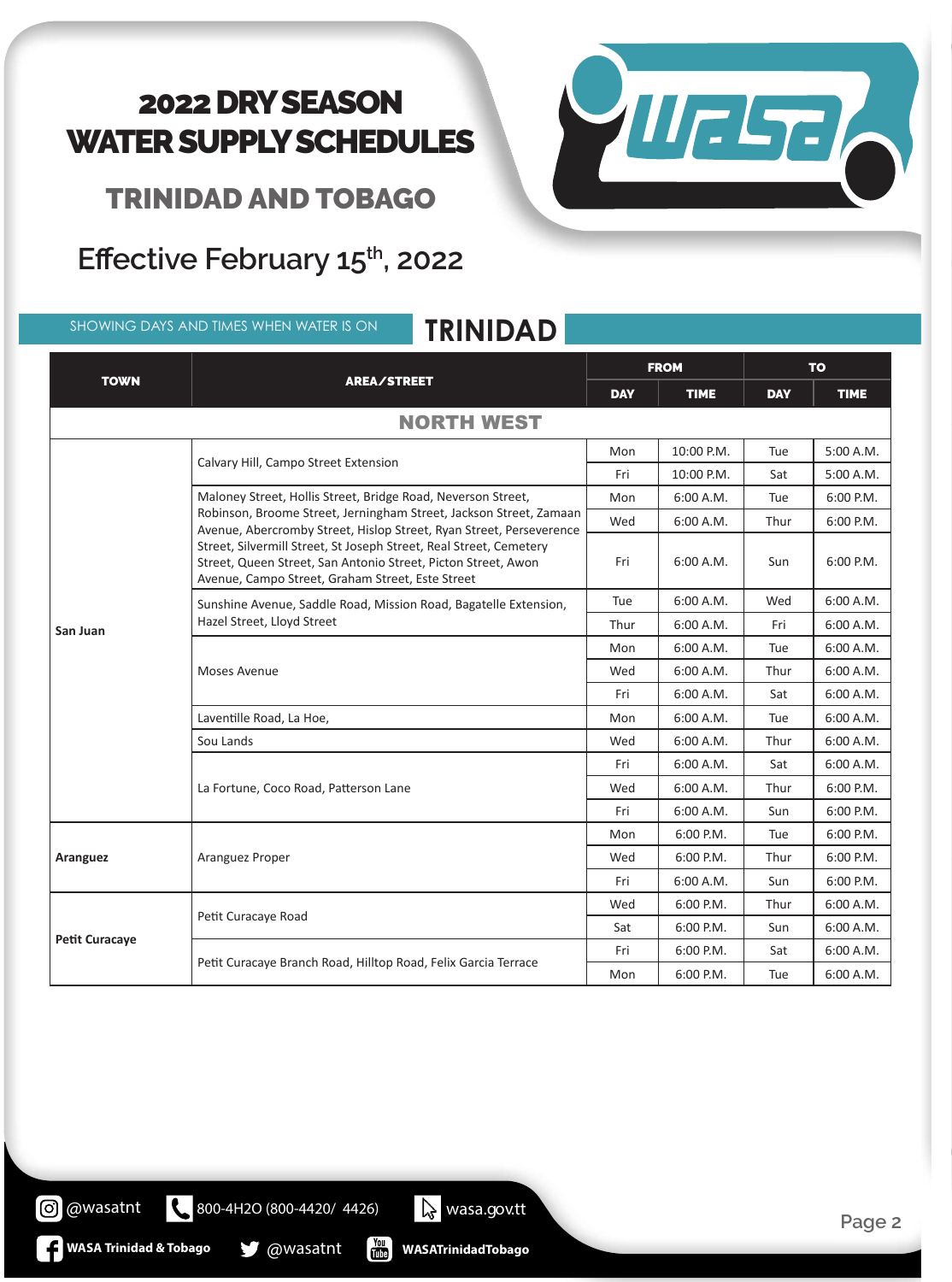

TRINIDAD AND TOBAGO

Effective February 15<sup>th</sup>, 2022

SHOWING DAYS AND TIMES WHEN WATER IS ON **TRINIDAD**

| <b>TOWN</b>                                  |                                                                                                                                                                                                                                                                                                                                                                                     | <b>FROM</b> |             | <b>TO</b>  |             |  |
|----------------------------------------------|-------------------------------------------------------------------------------------------------------------------------------------------------------------------------------------------------------------------------------------------------------------------------------------------------------------------------------------------------------------------------------------|-------------|-------------|------------|-------------|--|
|                                              | AREA/STREET                                                                                                                                                                                                                                                                                                                                                                         | <b>DAY</b>  | <b>TIME</b> | <b>DAY</b> | <b>TIME</b> |  |
| <b>NORTH WEST</b>                            |                                                                                                                                                                                                                                                                                                                                                                                     |             |             |            |             |  |
|                                              | Lower Petit Curacaye Road, Cangrehal Road, Bridge Piece Road,<br>Grace Gardens, Mayfair Gardens, Battersea Drive, Sinanan Gardens,<br>Hidden Orchard, Sunvalley Road, Bourg Mulatresse, Riverside Park,<br>Desamaux Street, Pequette Street, Assing Avenue, Apparicio Circular,<br>Lewis Trace, Carmona Lane, Pepperhill, Blanc Street, Doolarie Lane,<br>Sammy Lane, Thompson Lane | Mon         | 6:00 A.M.   | Mon        | 6:00 P.M.   |  |
| <b>Bourg Mulatresse</b><br>/Santa Cruz South |                                                                                                                                                                                                                                                                                                                                                                                     | Wed         | 6:00 A.M.   | Wed        | 6:00 P.M.   |  |
|                                              |                                                                                                                                                                                                                                                                                                                                                                                     | Fri         | 6:00 A.M.   | Fri        | 6:00 P.M.   |  |
|                                              |                                                                                                                                                                                                                                                                                                                                                                                     | Sat         | 6:00 A.M.   | Sat        | 6:00 P.M.   |  |
|                                              | Sunvalley Extension, La Canoa Road up to Lp30                                                                                                                                                                                                                                                                                                                                       | Sun         | 9:00 A.M.   | Mon        | 9:00 A.M.   |  |
|                                              | Murray Hill, Smith Lane, Barnes Avenue, Peace Hill, Liverpool Lane                                                                                                                                                                                                                                                                                                                  | Mon         | 9:00 A.M.   | Tue        | 9:00 A.M.   |  |
|                                              | Dookhan Hill, Kingston Avenue, La Canoa Road up to Lp43                                                                                                                                                                                                                                                                                                                             | Tue         | 9:00 A.M.   | Wed        | 9:00 A.M.   |  |
| La Canoa                                     | Saut Deau, Monro Road, La Canoa Road Up To Lp58                                                                                                                                                                                                                                                                                                                                     | Wed         | 9:00 A.M.   | Thur       | 9:00 A.M.   |  |
|                                              | Celestine Village, Hillcrest Road                                                                                                                                                                                                                                                                                                                                                   | Thur        | 9:00 A.M.   | Fri        | 9:00 A.M.   |  |
|                                              | Murray Hill, Smith Lane, Barnes Avenue, Peace Hill, Liverpool Lane                                                                                                                                                                                                                                                                                                                  | Fri         | 9:00 A.M.   | Sat        | 9:00 A.M.   |  |
|                                              | Dookhan Hill, Kingston Avenue, Sunvalley Extension, La Canoa Road<br>Up To Lp43                                                                                                                                                                                                                                                                                                     | Sat         | 9:00 A.M.   | Sun        | 9:00 A.M.   |  |
|                                              | Jaggan Village, Money Avenue, Krishna Drive, Lilian Drive, Green                                                                                                                                                                                                                                                                                                                    | Tue         | 9:00 A.M.   | Tue        | 6:00 P.M.   |  |
|                                              | View, Torrance Gardens, Bass Street, Mitchell Street, Stollmeyer<br>Street, Akar Trace, Akal Trace, Conrod Street, Rosemary Street,                                                                                                                                                                                                                                                 | Thur        | 9:00 A.M.   | Thur       | 6:00 P.M.   |  |
|                                              | Robert Street, Charles Street, James Street, Mc Carthy Street                                                                                                                                                                                                                                                                                                                       | Sun         | 9:00 A.M.   | Sun        | 6:00 P.M.   |  |
|                                              |                                                                                                                                                                                                                                                                                                                                                                                     | Sun         | $6:00$ P.M. | Mon        | 6:00 P.M.   |  |
| <b>Santa Cruz North</b>                      | Hololo, Pipiol                                                                                                                                                                                                                                                                                                                                                                      | Wed         | 6:00 A.M.   | Thur       | 6:00 A.M.   |  |
|                                              | Paxvale, Flamboyant, La Sagesse Road, Gasparillo Road, El Perico, El                                                                                                                                                                                                                                                                                                                | Mon         | 6:00 A.M.   | Tue        | 6:00 A.M.   |  |
|                                              | Carmen, Santa Barbara                                                                                                                                                                                                                                                                                                                                                               | Thur        | 6:00 P.M.   | Fri        | 6:00 P.M.   |  |
|                                              | Maraj Trace, Blackford Road, Sam Boucaud Road, San Jose Drive,                                                                                                                                                                                                                                                                                                                      | Tue         | 6:00 P.M.   | Wed        | 6:00 P.M.   |  |
|                                              | Santa Lucia Drive, Parang Boulevard, La Divina Drive, Cantaro<br>Crescent, Joropo Drive, Sam Boucaud Extension Road                                                                                                                                                                                                                                                                 | Fri         | 6:00 A.M.   | Sat        | 6:00 P.M.   |  |

**WASATrinidadTobago**

800-4H2O (800-4420/ 4426) wasa.gov.tt

 $\begin{bmatrix} \gamma_{01} \\ \gamma_{11} \\ \gamma_{21} \end{bmatrix}$ 

**WASA Trinidad & Tobago @wasatnt** 

@wasatnt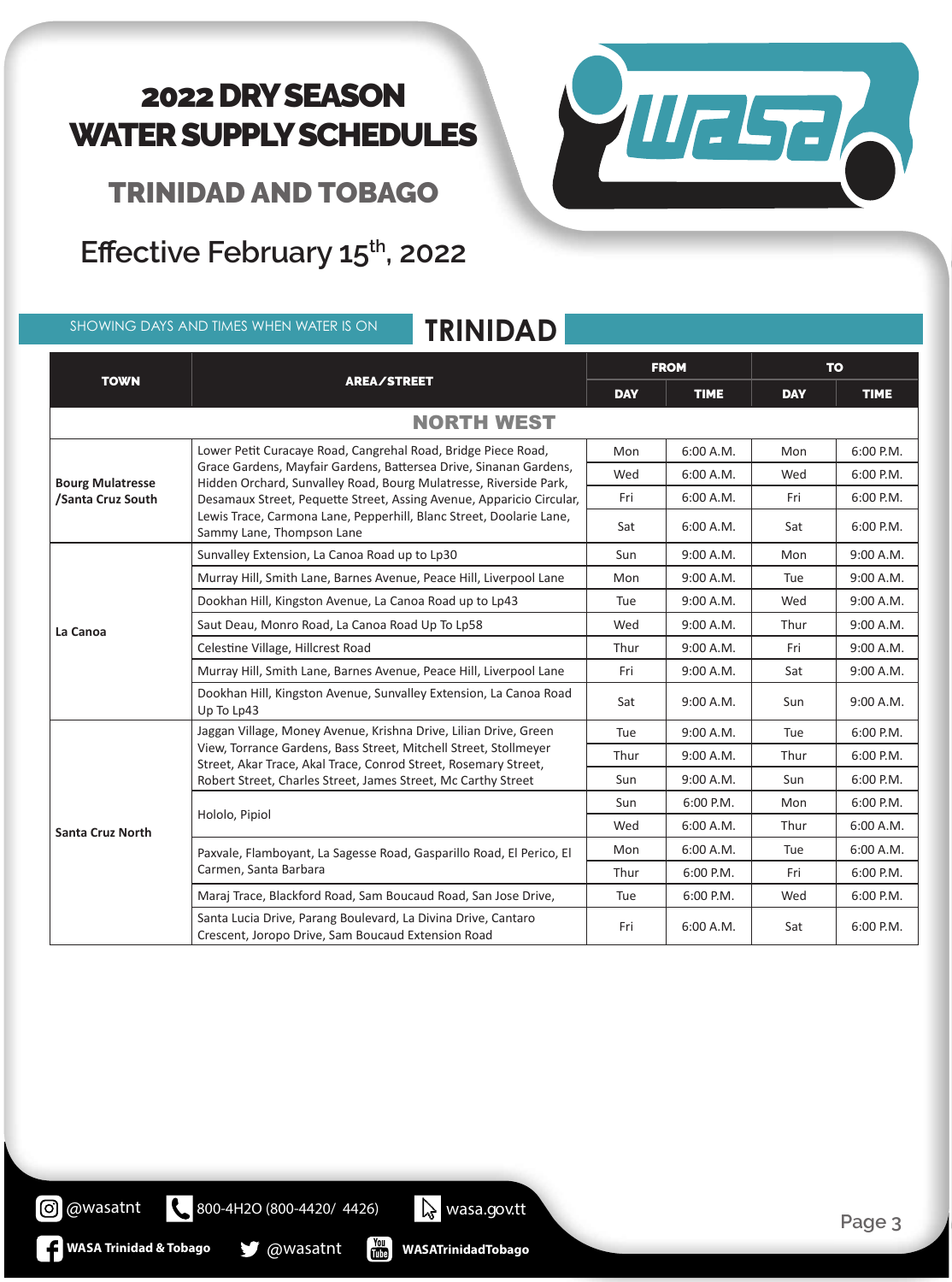

TRINIDAD AND TOBAGO

#### Effective February 15<sup>th</sup>, 2022

SHOWING DAYS AND TIMES WHEN WATER IS ON **TRINIDAD**

| <b>TOWN</b>       |                                                                                   | <b>FROM</b> |             | <b>TO</b>  |             |  |
|-------------------|-----------------------------------------------------------------------------------|-------------|-------------|------------|-------------|--|
|                   | <b>AREA/STREET</b>                                                                | <b>DAY</b>  | <b>TIME</b> | <b>DAY</b> | <b>TIME</b> |  |
| <b>NORTH WEST</b> |                                                                                   |             |             |            |             |  |
| <b>El Socorro</b> | El Socorro Road North, El Socorro Road South                                      | Daily       | 6:00 A.M.   | Daily      | 6:00 P.M.   |  |
|                   | Coconut Drive                                                                     | Sat         | 6:00 A.M.   | Sun        | 6:00 A.M.   |  |
|                   | Marie Road, Alexis Street, Morvant.                                               | Tue         | 6:00 A.M.   | Wed        | 6:00 A.M.   |  |
|                   | Mon Repos & Upper Mon Repos, Laventille Road Extension, Cipriani<br><b>Street</b> | Wed         | 6:00 A.M.   | Thur       | 6:00 A.M.   |  |
| <b>Morvant</b>    | Cipriani Avenue & 2nd Caledonia                                                   | Fri         | 6:00 A.M.   | Sat        | 6:00 A.M.   |  |
|                   |                                                                                   | Mon         | 6:00 A.M.   | Mon        | 6:00 P.M.   |  |
|                   | Green Acres, Pelican Extension                                                    | Tue         | 6:00 A.M.   | Tue        | $6:00$ P.M. |  |
|                   |                                                                                   | Wed         | 6:00 A.M.   | Thur       | 6:00 P.M.   |  |
|                   | Upper Crichlow Hill, Upper Stephensville & Chinapoo Village                       | Sun         | 6:00 A.M.   | Mon        | 6:00 A.M.   |  |
|                   | <b>Councilman Gardens</b>                                                         | Wed         | 6:00 A.M.   | Thur       | 6:00 A.M.   |  |
| <b>Malick</b>     | <b>Upper Seventh Avenue</b>                                                       | Wed         | 6:00 A.M.   | Thur       | 6:00 A.M.   |  |
|                   | Upper Sixth Avenue Shende Street, Hillview                                        | Tue         | 6:00 A.M.   | Wed        | 6:00 A.M.   |  |
|                   | Ovid Alley                                                                        | Mon         | 8:00 A.M.   | Wed        | 8:00 A.M.   |  |
|                   |                                                                                   | Sun         | 8:00 A.M.   | Mon        | 8:00 A.M.   |  |
|                   | Lower Bowen Trace, Red Hill, Laventille Road, Picton Road - Mc Shine              | Thur        | 8:00 A.M.   | Fri        | 8:00 A.M.   |  |
|                   |                                                                                   | Wed         | 8:00 A.M.   | Thur       | 8:00 A.M.   |  |
|                   | Point Plaisance Park, Upper Prizgar Lands                                         | Fri         | 8:00 A.M.   | Sat        | 8:00 A.M.   |  |
| Laventille        |                                                                                   | Sat         | 8:00 A.M.   | Mon        | 8:00 A.M.   |  |
|                   | Sandy Trace, Beecham, Coco, Upper Bowen Trace                                     | Sat         | 8:00 A.M.   | Sun        | 8:00 A.M.   |  |
|                   | Upper China Town, Sogren Trace                                                    | Wed         | 8:00 A.M.   | Thur       | 8:00 A.M.   |  |
|                   | <b>Upper St Barbs</b>                                                             | Wed         | 8:00 A.M.   | Thur       | 8:00 A.M.   |  |
|                   |                                                                                   | Sun         | 8:00 A.M.   | Mon        | 8:00 A.M.   |  |
|                   | Village (Council Street - Blondell Alley, Block22)                                | Wed         | 8:00 A.M.   | Thur       | 8:00 A.M.   |  |
|                   | Pump Trace                                                                        | Wed         | 8:00 A.M.   | Mon        | 8:00 A.M.   |  |
|                   | <b>Despers Drive</b>                                                              | Wed         | 8:00 A.M.   | Fri        | 8:00 A.M.   |  |
|                   | Mango Alley                                                                       | Sun         | 8:00 A.M.   | Tue        | 8:00 A.M.   |  |

@wasatnt

800-4H2O (800-4420/ 4426) Wasa.gov.tt

**MASA Trinidad & Tobago & @wasatnt** 

 $\frac{Y_{\text{OU}}}{U_{\text{UD}}}$ **WASATrinidadTobago** **Page 4**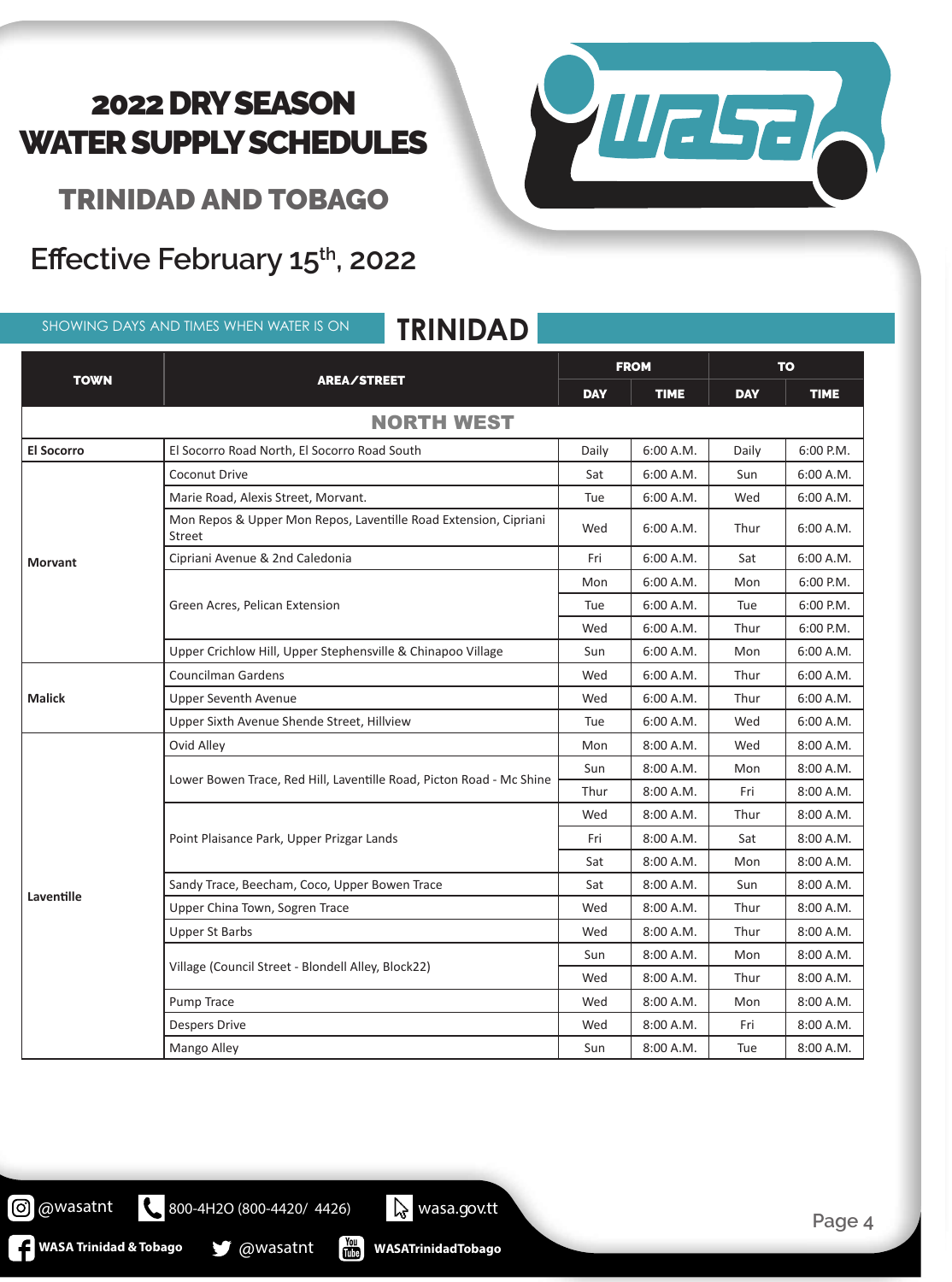TRINIDAD AND TOBAGO

Effective February 15<sup>th</sup>, 2022

#### SHOWING DAYS AND TIMES WHEN WATER IS ON **TRINIDAD**



|                        | ININEAD                           |             |             |            |                                                                            |  |
|------------------------|-----------------------------------|-------------|-------------|------------|----------------------------------------------------------------------------|--|
| <b>TOWN</b>            |                                   | <b>FROM</b> |             | <b>TO</b>  |                                                                            |  |
|                        | AREA/STREET                       | <b>DAY</b>  | <b>TIME</b> | <b>DAY</b> | <b>TIME</b>                                                                |  |
| <b>NORTH WEST</b>      |                                   |             |             |            |                                                                            |  |
|                        |                                   | Thur        | 8:00 A.M.   | Thur       | 5:00 P.M.                                                                  |  |
|                        | Siparia Hill                      | Sat         | 8:00 A.M.   | Sat        | 5:00 P.M.                                                                  |  |
|                        | Chapel Street, Richardson Lane    | Fri         | 5:00 P.M.   | Sat        | 8:00 A.M.                                                                  |  |
| Laventille (continued) | <b>Upper Laventille</b>           | Wed         | 8:00 A.M.   | Wed        | 5:00 P.M.                                                                  |  |
|                        | St. John Road                     | Sat         | 5:00 P.M.   | Sun        | 8:00 A.M.                                                                  |  |
|                        | Quarry Street.                    | Sat         | 8:00 A.M.   | Sat        | 5:00 P.M.                                                                  |  |
|                        | Lower Laventille                  | Sun         | 5:00 P.M.   | Mon        | 8:00 A.M.                                                                  |  |
|                        |                                   | Tue         | 6:00 A.M.   | Thur       | 6:00 P.M.                                                                  |  |
|                        | Fort George                       | Fri         | 6:00 A.M.   | Mon        | 6:00 P.M.                                                                  |  |
|                        | <b>Upper Fort George</b>          | Tue         | 6:00 A.M.   | Thur       | 6:00 P.M.                                                                  |  |
|                        |                                   | Fri         | 6:00 A.M.   | Mon        | 6:00 P.M.                                                                  |  |
|                        |                                   | Tue         | 6:00 A.M.   | Thur       | 6:00 P.M.                                                                  |  |
|                        | St James North                    | Fri         | 6:00 A.M.   | Mon        | 6:00 P.M.<br>6:00 P.M.<br>6:00 P.M.<br>6:00 P.M.                           |  |
|                        | Tue<br>Upper Bourne's Road<br>Fri |             | 6:00 A.M.   | Thur       |                                                                            |  |
|                        |                                   | 6:00 A.M.   | Mon         |            |                                                                            |  |
|                        |                                   | Sun         | 6:00 A.M.   | Sun        |                                                                            |  |
| <b>St James</b>        |                                   | Mon         | 6:00 A.M.   | Mon        | 6:00 P.M.                                                                  |  |
|                        | Long Circular                     | Tue         | 6:00 A.M.   | Wed        | 6:00 A.M.                                                                  |  |
|                        |                                   | Fri         | 6:00 A.M.   | Sat        | 6:00 A.M.<br>6:00 P.M.<br>6:00 P.M.<br>6:00 P.M.                           |  |
|                        |                                   | Sat         | 6:00 A.M.   | Sat        |                                                                            |  |
|                        |                                   | Sun         | 6:00 A.M.   | Sun        |                                                                            |  |
|                        |                                   | Mon         | 6:00 A.M.   | Mon        | 6:00 A.M.<br>6:00 P.M.<br>6:00 P.M.<br>6:00 A.M.<br>6:00 A.M.<br>6:00 A.M. |  |
|                        | Dundonald / Belle View            | Tue         | 6:00 A.M.   | Wed        |                                                                            |  |
|                        |                                   | Fri         | 6:00 A.M.   | Fri        |                                                                            |  |
|                        |                                   | Mon         | 6:00 A.M.   | Mon        |                                                                            |  |
|                        |                                   | Tue         | 6:00 A.M.   | Wed        |                                                                            |  |
|                        | Dibe Road                         | Fri         | 6:00 A.M.   | Sat        |                                                                            |  |
|                        |                                   | Sat         | 6:00 A.M.   | Sun        |                                                                            |  |